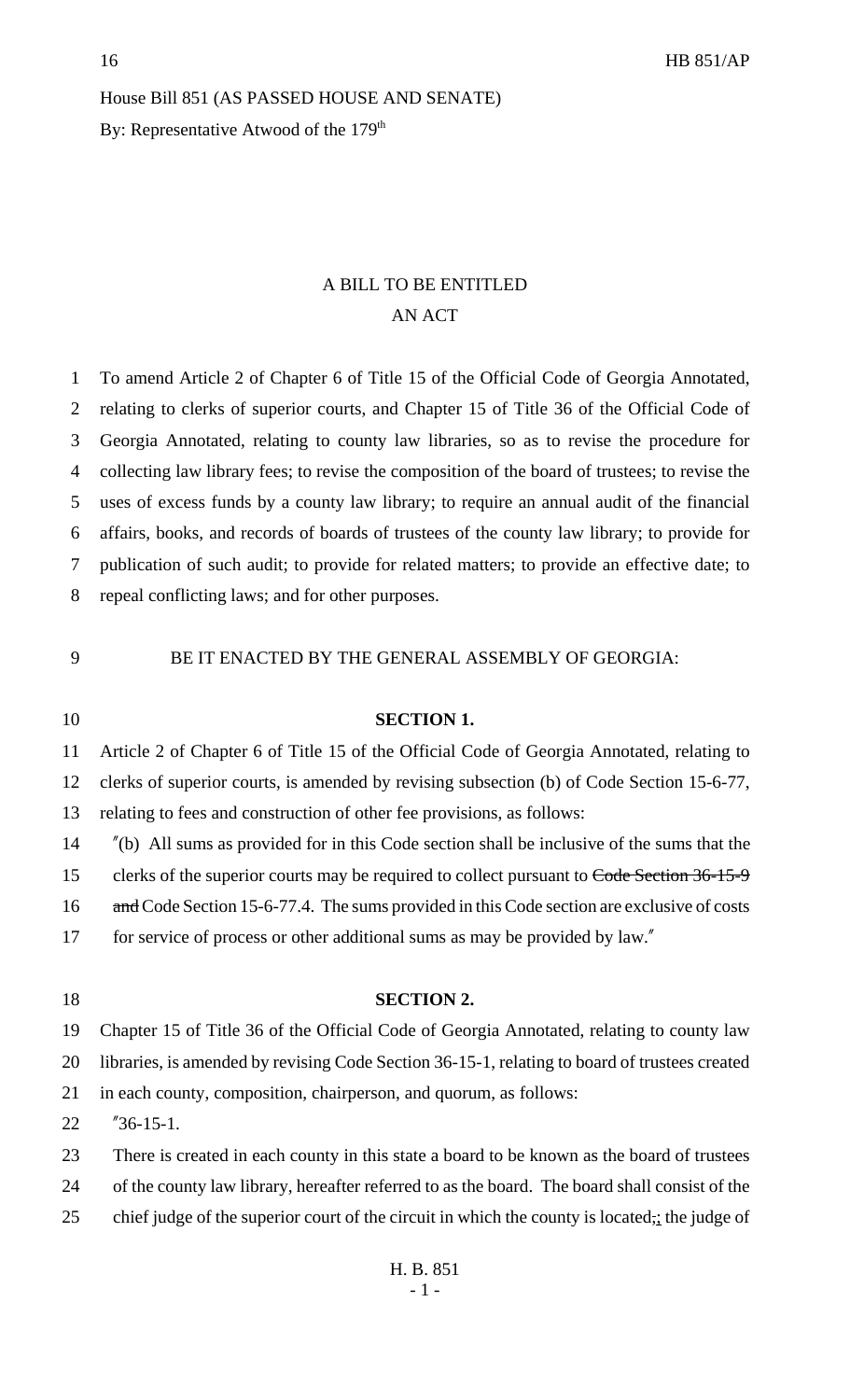26 the probate court, the senior judge of the state court, if any, the district attorney of the 27 circuit in which the county is located; a solicitor-general of the state court, if any<sub>7</sub>; the clerk 28 of the superior court, and two practicing attorneys of the county. The practicing attorneys 29 shall be selected by the other trustees and shall serve at their pleasure. All of the trustees 30 shall serve without pay. The chief judge of the superior court shall be chairperson of the 31 board. A majority of the members of the board shall constitute a quorum for the purpose 32 of transacting all business that may come before the board."

# 33 **SECTION 3.**

34 Said chapter is further amended by revising subsection (c) of Code Section 36-15-7, relating 35 to use of funds, as follows:

36 "(c) In the event the board of trustees determines in its discretion that it has excess funds, 37 such funds as may be designated by the board of trustees shall be granted disbursed by the 38 board of trustees to charitable tax exempt tax-exempt organizations which provide civil 39 legal representation for low-income people; used to purchase software, equipment, fixtures, 40 or furnishings for any office related to county judicial facilities or services, including, but 41 not limited to, courtrooms and jury rooms; or. Any remaining excess funds shall be turned 42 over to the county commissioners, and said funds shall be and used by the county 43 commissioners for the purchase of <u>software, equipment,</u> fixtures, or and furnishings for the

44 courthouse."

## 45 **SECTION 4.**

46 Said chapter is further amended by revising subsection (f) of Code Section 36-15-9, relating

47 to collection of additional costs in court cases, amount, determination of need as prerequisite

48 to collection, and collection in certain criminal cases, as follows:

49 "(f) The sums provided for in subsection (a) of this Code section for actions, cases, or

50 proceedings civil in nature which are filed in the superior courts shall be collected in

51 accordance with the provisions of subsection (b) of Code Section 15-6-77 Reserved."

### 52 **SECTION 5.**

53 Said chapter is further amended by adding a new Code section to read as follows:

54 "36-15-13.

55 Each board created pursuant to this chapter shall, at the end of each fiscal year for the

56 preceding year, have an annual audit of its financial affairs, books, and accounts performed

57 by the county accountant as employed pursuant to Code Section 36-1-10; the internal

- 58 auditor employed by the governing authority of the county, if such internal auditor is a
- 59 certified public accountant; or a certified public accountant. The determination of the